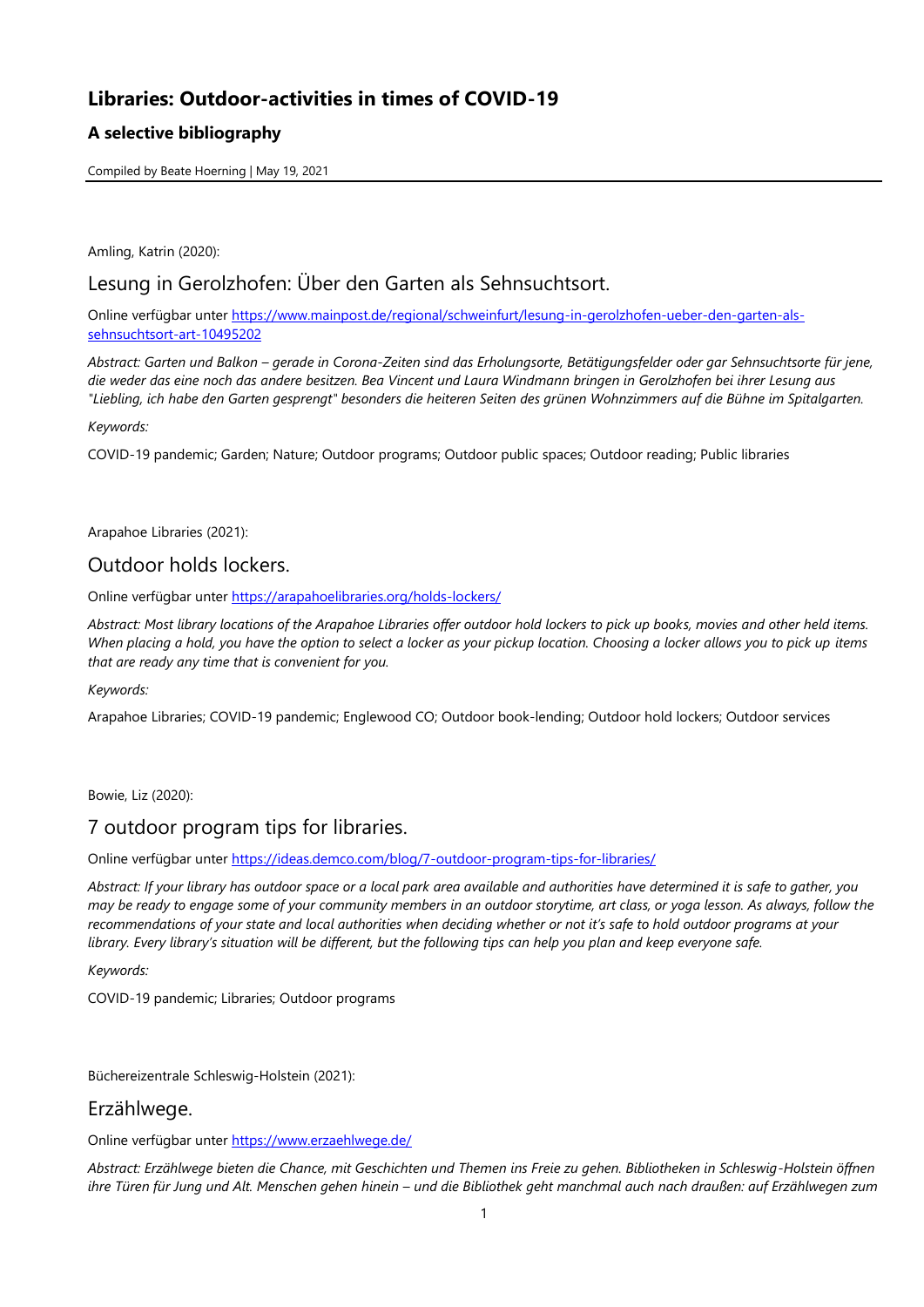*Beispiel. Mit Erzählwegen eröffnen Bibliotheken an verschiedenen Orten kreative Möglichkeiten, um Geschichten und Themen gemeinsam im Freien zu entdecken, zu erleben und zu gestalten. "Wegstationen" mit Bildern und Texten in vielfältigen Formen – verteilt auf Schaufenster, im Garten, auf dem Hof, im Park, auf dem Spielplatz, im öffentlichen Raum – bringen Menschen in einen lebendigen Austausch miteinander, mit der Umwelt und mit Medien.*

### *Keywords:*

Erzählwege; Libraries; Nature; Outdoor programs; Outdoor public spaces; Outdoor story times; Schleswig-Holstein

Costa, Jamie (2021):

## Libraries plan more outdoor activities as COVID lingers.

Cortland Standard. Online verfügbar unter [https://cortlandstandard.net/2021/03/29/libraries-plan-more-outdoor-activities-as](https://cortlandstandard.net/2021/03/29/libraries-plan-more-outdoor-activities-as-covid-lingers/)[covid-lingers/](https://cortlandstandard.net/2021/03/29/libraries-plan-more-outdoor-activities-as-covid-lingers/)

*Library outdoor activities in the greater Cortland area, NY - a collection of examples.*

*Keywords:*

Cortland NY; COVID-19 pandemic; Outdoor activities; Public libraries

Des Moines Public Library (2021):

## Outdoor, in-person programming returns to Des Moines Library.

Online verfügbar unter [https://eu.desmoinesregister.com/story/news/2021/04/29/outdoor-person-programming-returns-des](https://eu.desmoinesregister.com/story/news/2021/04/29/outdoor-person-programming-returns-des-moines-library/4871272001/)[moines-library/4871272001/](https://eu.desmoinesregister.com/story/news/2021/04/29/outdoor-person-programming-returns-des-moines-library/4871272001/)

*Abstract: For the first time since the COVID-19 pandemic canceled all in-person live library programming, Des Moines Public Library will be inviting guests to join, in person, for a series of outdoor programs throughout the spring and into the summer 2021.*

*Keywords:*

Des Moines Public Library; Outdoor programs; Outdoor services

Die Rheinpfalz (2021):

## Rhein-Pfalz-Kreis: Bibliothekstage starten: Aktionen und Lesungen.

Online verfügbar unter [https://www.rheinpfalz.de/lokal/rhein-pfalz-kreis\\_artikel,-bibliothekstage-starten-aktionen-und](https://www.rheinpfalz.de/lokal/rhein-pfalz-kreis_artikel,-bibliothekstage-starten-aktionen-und-lesungen-_arid,5194996.html)[lesungen-\\_arid,5194996.html](https://www.rheinpfalz.de/lokal/rhein-pfalz-kreis_artikel,-bibliothekstage-starten-aktionen-und-lesungen-_arid,5194996.html)

*Abstract: Wegen der Corona-Pandemie sind die Bibliothekstage Rheinland-Pfalz von Ende Oktober 2020 auf Ende April 2021 verlegt worden. Trotz aller noch herrschenden Einschränkungen wird die Landesaktion umgesetzt. Ab heute gibt es auch im Kreis Rätsel, Lesungen und weitere Aktionen – vor allem für Kinder. Darunter sind zahlreiche Freiluft-Veranstaltungen.*

*Keywords:*

Bibliothekstage; COVID-19 pandemic; Libraries; Outdoor activities; Outdoor programs; Outdoor reading; Rheinland-Pfalz

Dubke, Marita (2020):

Ein Stück Bibliothek im Park. Ein Praxisbericht zum Einsatz des »bookbike nrw« bei der Stadtbibliothek Duisburg.

In: *BuB, Forum Bibliothek und Information* 72 (4), S. 154–155. Online verfügbar unter [https://b-u-b.de/wp-content/uploads/2020-](https://b-u-b.de/wp-content/uploads/2020-04.pdf) [04.pdf](https://b-u-b.de/wp-content/uploads/2020-04.pdf)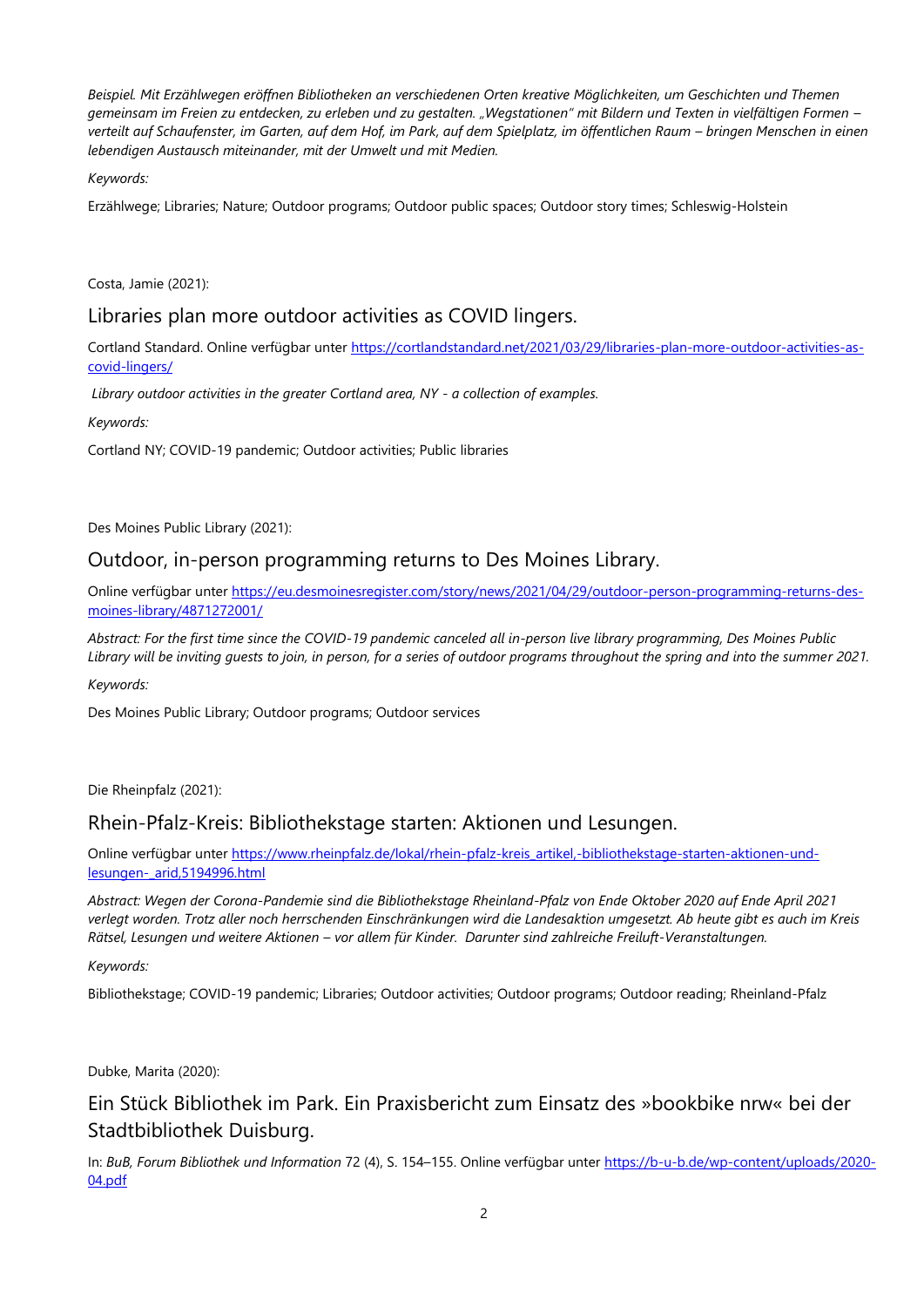*Abstract: Das Kinder- und Jugendliteraturzentrum »jugendstil nrw« bietet Städten im Rahmen eines Förderprojekts das sogenannte »bookbike« zur Nutzung an. Dabei handelt es sich um eine mobile Mini-Bibliothek zur Leseförderung im öffentlichen Raum. Mit ausgesuchten Büchern, literaturpädagogischem Material und vielfältigem Equipment (Sitzteppichen, Kissen, Bänken, Tisch und Sonnenschirm) ausgestattet, soll das bookbike Kindern im Alter von fünf bis acht Jahren die Freude am Lesen er-möglichen. Das Projekt, das durch das Landesministerium für Kinder, Familie, Flüchtlinge und Integration so-wie durch zahlreiche Verlage unterstützt wird, steht unter der Schirmherrschaft von Susanne Laschet, der Ehefrau des Ministerpräsidenten des Landes Nordrhein-Westfalen.*

#### *Keywords:*

Book bikes; Duisburg; Outdoor activities; Outdoor programs; Stadtbibliothek Duisburg

Ford, Anne (2020):

# The great outdoors. Libraries turn to drone delivery, outdoor browsing, and other alfresco services.

In: *American Libraries* 51 (September 14). Online verfügbar unter [https://americanlibrariesmagazine.org/blogs/the-scoop/the](https://americanlibrariesmagazine.org/blogs/the-scoop/the-great-outdoors-library-services-covid-19/)[great-outdoors-library-services-covid-19/](https://americanlibrariesmagazine.org/blogs/the-scoop/the-great-outdoors-library-services-covid-19/)

*Abstract: Before the COVID-19 pandemic, students at Montgomery County Public Schools (MCPS) in Christiansburg, Virginia, got books from their school library shelves. Now they're getting them from the sky. In La Grande, Oregon, Cook Memorial Library (CML) responded to the pandemic first by closing to the public entirely; then, after a few months, opening its book drop for returns; and now, since mid-June, offering curbside service, or "library takeout." Even before the pandemic struck, Lorain (Ohio) Public Library System (LPLS) was hatching a scheme to use the outdoors as a way of attracting more patrons. Now, during COVID-19 times, that plan is proving particularly apropos.*

#### *Keywords:*

COVID-19 pandemic; Curbside services; Outdoor activities; Outdoor programs; Public libraries; School libraries

Fröhling, Horst (2021):

## Open-Air-Bibliothek kam schon im Corona-Sommer gut an.

Online verfügbar unter [https://www.mainpost.de/regional/schweinfurt/open-air-bibliothek-kam-schon-im-corona-sommer-gut](https://www.mainpost.de/regional/schweinfurt/open-air-bibliothek-kam-schon-im-corona-sommer-gut-an-art-10587395)[an-art-10587395](https://www.mainpost.de/regional/schweinfurt/open-air-bibliothek-kam-schon-im-corona-sommer-gut-an-art-10587395)

*Abstract: Diese neue Open-Air-Bibliothek in Bergrheinfeld wird rege genutzt - auch von Rathausbesuchern und Touristen. Der Hof wurde mit teils individuell gestalteten Sitzgelegenheiten, darunter einem Strandkorb, mobilen Regalen mit Flohmarktbüchern und Sonnenschirmen ausgestattet, um die Bibliothek als attraktiven Ort zu etablieren.*

#### *Keywords:*

Bergrheinfeld; Bergrheinfelder Gemeindebibliothek; COVID-19 pandemic; Open-Air-Library; Outdoor services

Green, Wanda (2021):

# Outdoor Activities in Your Community During COVID-19. Professional Development for Librarians.

Cornerstones of Science. Online verfügbar unter [https://cornerstonesofscience.org/products-services/professional-development](https://cornerstonesofscience.org/products-services/professional-development-for-librarians/#outdoor)[for-librarians/#outdoor](https://cornerstonesofscience.org/products-services/professional-development-for-librarians/#outdoor)

*Abstract: In this webinar, Wanda Green, Assistant Library Director at the Tom Green Public Library System in San Angelo, Texas, discussed how libraries can do outdoor programs during the pandemic. Green focused on a summer rocketry camp that was part virtual and part in-person. There were challenges and success that Green discussed in detail, but overall it was a doable program and much beloved. Outdoor programming can be important even through the coldest winter months. Fortunately, engaging STEM*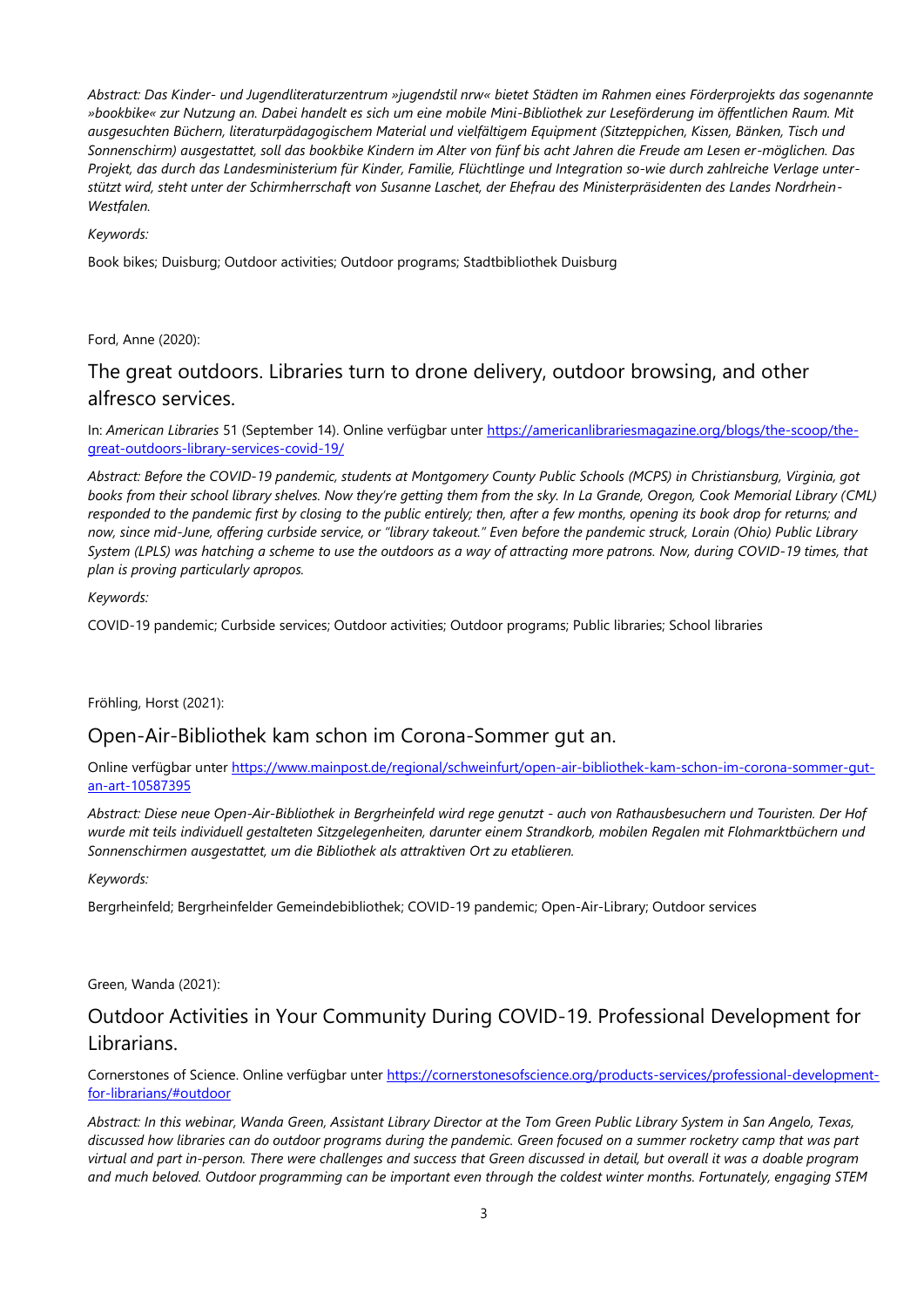*passive and active programs, such as story walks, story-hour, stargazing, animal tracking, tree identification, etc., are already wellsuited for the shorter days of the year, and with the right gear, getting outside and learning outside is not only possible, it's fun and healthy too.*

### *Keywords:*

COVID-19 pandemic; Outdoor programs; San Angelo TX; Tom Green Public Library System

Green Schoolyards America (2021):

# National Outdoor Learning Library. Practical resources for taking school outside during the pandemic and beyond.

Online verfügbar unter<https://www.greenschoolyards.org/covid-learn-outside>

*Abstract: The free online resource library is designed to help schools and districts move their classes and programs outside as a way to address the COVID-19 pandemic — and as an investment in the future of a richer educational environment for children of all ages.* 

*Keywords:*

COVID-19 pandemic; Green Schoolyards America; National COVID-19 Outdoor Learning Initiative

Greiner, Aaron (2021):

## How a library Is reimagining public Wi-Fi during COVID-19. Project for public spaces.

Online verfügbar unter<https://www.pps.org/article/how-a-library-is-reimagining-public-wi-fi-during-covid-19>

*Abstract: Like many of their counterparts across the country, in March 2020 the Somerville Library closed due to COVID-19. The resourceful staff quickly implemented curbside pickup and found ways to adapt their services. However, there was one service that proved difficult to offer in a COVID-safe manner—wireless internet access.*

*Keywords:*

Courtyard; Outdoor public spaces; Outdoor work area; Somerville MA; Somerville Public Library

lsimon (2020):

## For a one-of-a-kind Book Club experience, Hop on a Kayak.

Online verfügbar unter [http://www.ilovelibraries.org/article/one-kind-book-club-experience-hop](http://www.ilovelibraries.org/article/one-kind-book-club-experience-hop-kayak?utm_source=ILL&utm_medium=article&utm_campaign=crpares)[kayak?utm\\_source=ILL&utm\\_medium=article&utm\\_campaign=crpares](http://www.ilovelibraries.org/article/one-kind-book-club-experience-hop-kayak?utm_source=ILL&utm_medium=article&utm_campaign=crpares)

*Abstract: During the pandemic, libraries have gotten creative to continue serving their communities while maintaining social distancing. Indoor group activities like book clubs are no longer feasible, so many libraries have switched to online or phone-based conversations. Connecticut's Russell Library has taken a different approach, bringing literary discussions into the great outdoors with their Book Yak on a Kayak event.*

*Keywords:*

Book club; COVID-19 pandemic; Kayak; Middletown CT; Outdoor reading; Russell Library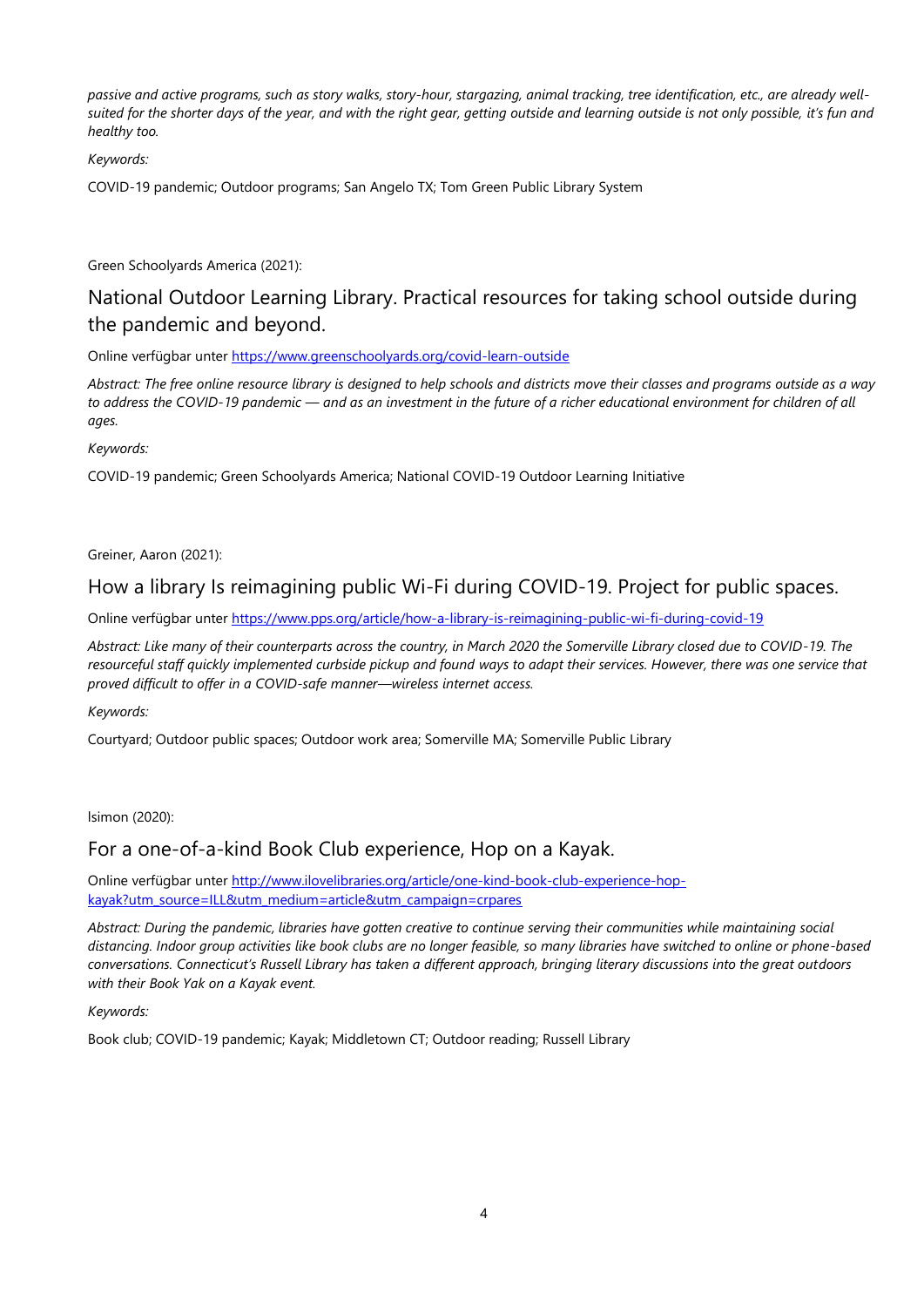Kaplan, Melanie D.G. (2020):

How libraries are writing a new chapter during the pandemic. Read about book bikes, bibliophile hotels, outdoor story times, and other ways libraries are reacting to COVID-19.

In: *National Geographic* (September 21). Online verfügbar unter [https://www.nationalgeographic.com/travel/article/libraries](https://www.nationalgeographic.com/travel/article/libraries-respond-to-coronavirus-with-book-bikes-and-virtual-festivals)[respond-to-coronavirus-with-book-bikes-and-virtual-festivals](https://www.nationalgeographic.com/travel/article/libraries-respond-to-coronavirus-with-book-bikes-and-virtual-festivals)

*Abstract: The article describes ways libraries are reacting to COVID-19, e.g. book bikes, bibliophile hotels, outdoor story times.* 

*Keywords:*

Book bikes; COVID-19 pandemic; Libraries; Outdoor services; Outdoor story times

Kelly, Karmen (2020):

## Program model: "Imagine Your Story" outdoor no-touch escape room.

Online verfügbar unter<https://programminglibrarian.org/programs/imagine-your-story-outdoor-no-touch-escape-room>

*Abstract: For the past year our library has had a great deal of success with our escape rooms and has planned to continue adding new ones. As the pandemic threatened to bring these events to screeching halt, I knew there had to be a way to build a new escape room and still keep it within the COVID guidelines. Our newest escape room was designed to be entirely quarantine-friendly. The space was built outdoors with sidewalk chalk and uses disposable game pieces and an online form in place of the props and locks you would find in a typical escape room. By designing it this way, there is virtually no risk of contamination and no need to sanitize items between uses.*

*Keywords:*

COVID-19 pandemic; McMillan Memorial Library; Outdoor escape rooms; Outdoor programs; Public libraries; Wisconsin Rapids WI

Lawton, Mark (2021):

## The road to normal. Bookmobiles and outreach staffers take on new roles in a year of COVID-19.

In: *American Libraries* 52 (March 1). Online verfügbar unter [https://americanlibrariesmagazine.org/2021/03/01/bookmobiles](https://americanlibrariesmagazine.org/2021/03/01/bookmobiles-road-to-normal-covid-19/)[road-to-normal-covid-19/](https://americanlibrariesmagazine.org/2021/03/01/bookmobiles-road-to-normal-covid-19/)

*Abstract: When Goochland County (Va.) Public Schools abruptly stopped in-person learning at the onset of the COVID-19 pandemic last March, school librarians Zoe Parrish, Sarah Smith, and Susan Vaughan worried that their students would be left without access to books. Public libraries had also closed, and the county's inconsistent internet service meant ebooks were not a workable -substitute, Vaughan says.*

#### *Keywords:*

Bookmobiles; COVID-19 pandemic; Goochland County VA; Outdoor services; Outreach; School libraries

Lenstra, Noah (2020):

How public libraries are helping us find nature during the crisis.

Children & Nature Network. Online verfügbar unter [https://www.childrenandnature.org/resources/how-public-libraries-are](https://www.childrenandnature.org/resources/how-public-libraries-are-helping-us-find-nature-during-the-crisis/)[helping-us-find-nature-during-the-crisis/](https://www.childrenandnature.org/resources/how-public-libraries-are-helping-us-find-nature-during-the-crisis/)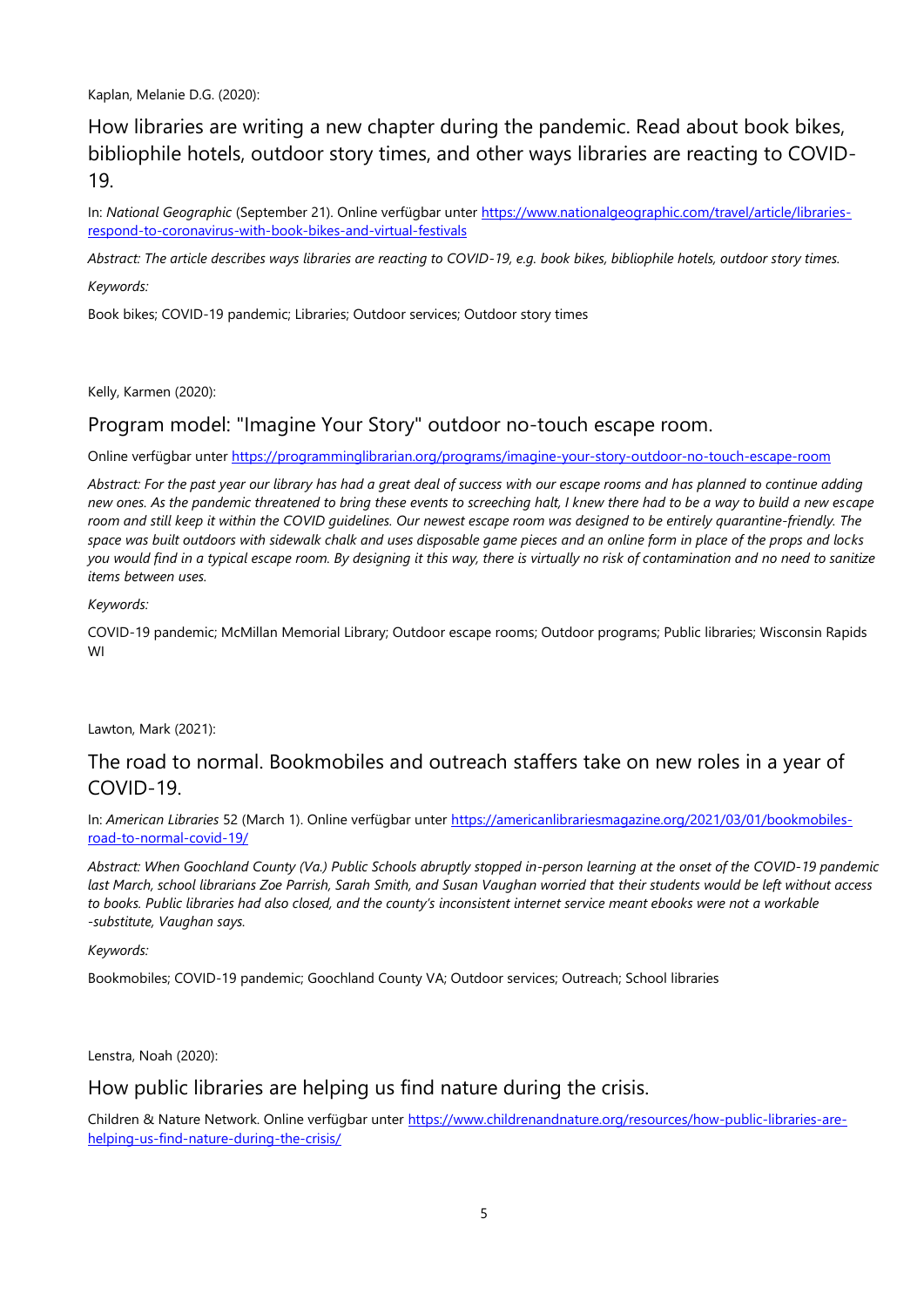#### *Abstract:*

Within days of closing their facilities to prevent the spread of COVID-19, the 17,452 public libraries in communities across the United States started reminding patrons how to utilize their outdoor spaces and services, and their electronic resources, to stay connected to nature. As ubiquitous community institutions full of staff well-versed on the latest and greatest technologies, public libraries have been ideally situated to continue encouraging children and families to get outside and stay active during these trying times.

#### *Keywords:*

Community; COVID-19 crisis; Nature; Outdoor public spaces; Outdoor services; Public libraries

Peterson, Jennifer (2020):

## Thinking outside: Libraries and placemaking in pandemic times.

Online verfügbar unter<https://www.webjunction.org/news/webjunction/thinking-outside.html>

*Abstract: As libraries begin to consider offering services and programming in new or reimagined ways, some are looking at how to use outdoor spaces as a way to connect and engage with their communities. From parking lots to baseball diamonds, there are public spaces in every community that can provide ways for people come together, while remaining safely distanced.*

#### *Keywords:*

COVID-19 pandemic; Libraries; Outdoor activities; Outdoor programs; Outdoor public spaces; Outdoor services

#### Schmidt, Anne (2020):

## Per Rad: Kostenloser Lieferservice während der Corona-Krise. Stadt- und Kreisbibliothek Sömmerda bringt bestellte Medien zu den Nutzern und übergibt sie kontaktlos.

In: *BuB, Forum Bibliothek und Information* 72 (5), S. 251. Online verfügbar unter [https://b-u-b.de/wp-content/uploads/2020-](https://b-u-b.de/wp-content/uploads/2020-05.pdf) [05.pdf](https://b-u-b.de/wp-content/uploads/2020-05.pdf)

*Abstract: Während der pandemiebedingten Schließung der Stadt- und Kreisbibliothek Sömmerda wurde ein kontakt- und kostenloser Bücher-Lieferservice eingerichtet, der mit einem Lastenfahrrad erfolgt.*

#### *Keywords:*

Book bikes; Book delivery; COVID-19 pandemic; Delivery bicycles; Outdoor public spaces; Outdoor services; Outdoor story times; Public libraries; Sömmerda; Stadt- und Kreisbibliothek Sömmerda

Schwäbische Zeitung (2021):

# Literatur unter Bäumen. Die neue Open-Air-Bibliothek auf der Landesgartenschau in Überlingen.

Online verfügbar unter [https://www.schwaebische.de/landkreis/bodenseekreis/ueberlingen\\_artikel,-literatur-unter-baeumen-](https://www.schwaebische.de/landkreis/bodenseekreis/ueberlingen_artikel,-literatur-unter-baeumen-_arid,11359611.html) [\\_arid,11359611.html](https://www.schwaebische.de/landkreis/bodenseekreis/ueberlingen_artikel,-literatur-unter-baeumen-_arid,11359611.html)

*Abstract: "Das Paradies habe ich mir immer wie eine Art Bibliothek vorgestellt", hat der argentinische Schriftsteller Jorge Luis Borges einmal geschrieben. Gewöhnliche Zeitgenossen sehen das Paradies wohl eher als einen herrlichen Garten – mit Bäumen, Wiesen, Blumen, Wasser. Wie auch immer: Bei der diesjährigen Landesgartenschau in Überlingen lassen sich beide Traumbilder aufs schönste vereinen. Bis Oktober erwartet das Publikum hier eine einzigartige Szenerie: eine Bibliothek mit über 1000Werken der Bodensee-Literaturgeschichte – unter freiem Himmel wohlgemerkt.*

#### *Keywords:*

Landesgartenschau; Open-Air-Library; Überlingen